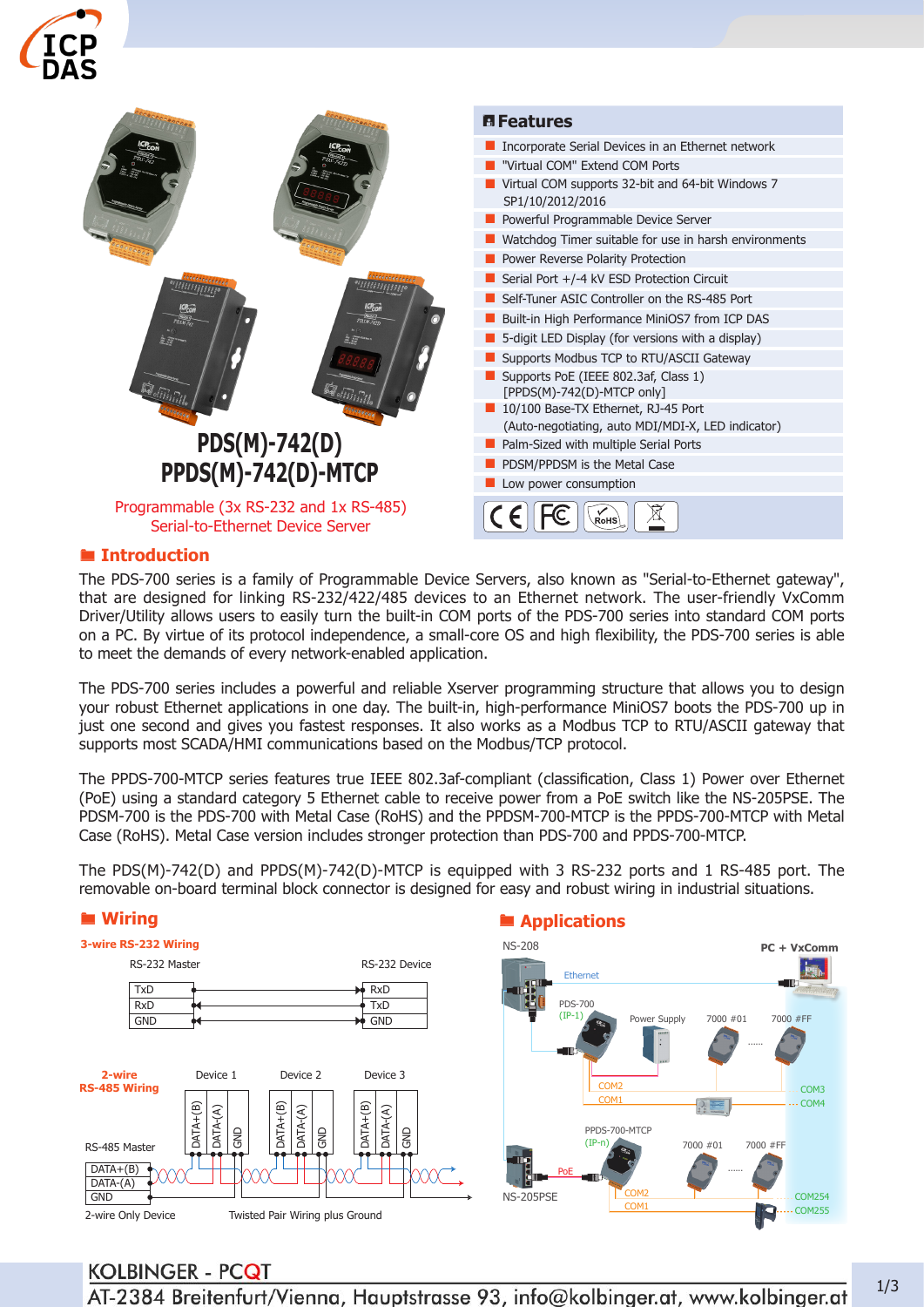# ® **System Specifications**

| <b>Models</b>                  |                  | <b>PDS-742</b><br><b>PDSM-742</b>                                                                            | <b>PDS-742D</b><br><b>PDSM-742D</b> | PPDS-742-MTCP<br><b>PPDSM-742-MTCP</b>          | <b>PPDS-742D-MTCP</b><br><b>PPDSM-742D-MTCP</b> |  |  |
|--------------------------------|------------------|--------------------------------------------------------------------------------------------------------------|-------------------------------------|-------------------------------------------------|-------------------------------------------------|--|--|
| <b>CPU</b>                     |                  |                                                                                                              |                                     |                                                 |                                                 |  |  |
| <b>CPU</b>                     |                  | 80186, 80 MHz or compatible                                                                                  |                                     |                                                 |                                                 |  |  |
| <b>SRAM</b>                    |                  | 512 KB                                                                                                       |                                     |                                                 |                                                 |  |  |
| Flash Memory                   |                  | Flash ROM: 512 KB; Erase unit is one sector (64 KB); 100,000 erase/write cycles                              |                                     |                                                 |                                                 |  |  |
| <b>EEPROM</b>                  |                  | 16 KB; Data retention: 40 years;<br>1,000,000 erase/write cycles                                             |                                     |                                                 |                                                 |  |  |
| Built-in Watchdog Timer        |                  | Yes                                                                                                          |                                     |                                                 |                                                 |  |  |
| <b>Communication Interface</b> |                  |                                                                                                              |                                     |                                                 |                                                 |  |  |
|                                | COM <sub>1</sub> | RS-232 (TxD, RxD, RTS, CTS, GND)                                                                             |                                     |                                                 |                                                 |  |  |
| Non-isolated                   | COM <sub>2</sub> | RS-485 (D2+, D2-, GND)                                                                                       |                                     |                                                 |                                                 |  |  |
|                                | COM3             | RS-232 (TxD, RxD, RTS, CTS, GND)                                                                             |                                     |                                                 |                                                 |  |  |
|                                | COM <sub>4</sub> | RS-232 (TxD, RxD, RTS, CTS, GND, DSR, DTR, DCD, RI)                                                          |                                     |                                                 |                                                 |  |  |
| Ethernet                       |                  | 10/100 Base-TX, RJ-45 port (Auto-negotiating, auto MDI/MDI-X, LED indicator)                                 |                                     |                                                 |                                                 |  |  |
| PoE                            |                  | IEEE 802.3af                                                                                                 |                                     |                                                 |                                                 |  |  |
| <b>COM Port Formats</b>        |                  |                                                                                                              |                                     |                                                 |                                                 |  |  |
| Data Bit                       |                  | 7, 8: for COM1 and COM2 $\cdot$ 5, 6, 7, 8: for COM3 and COM4                                                |                                     |                                                 |                                                 |  |  |
| Parity                         |                  | None, Even, Odd, Mark, Space<br>None parity is required when using 8 data bits and 2 stop bits on COM1/COM2. |                                     |                                                 |                                                 |  |  |
| Stop Bit                       |                  | 1, 2: for COM1 $\sim$ COM4                                                                                   |                                     |                                                 |                                                 |  |  |
| <b>Baud Rate</b>               |                  | 115200 bps max.                                                                                              |                                     |                                                 |                                                 |  |  |
| <b>LED Indicators</b>          |                  |                                                                                                              |                                     |                                                 |                                                 |  |  |
| 5-digit 7 Segment              |                  |                                                                                                              | Yes                                 |                                                 | Yes                                             |  |  |
| System                         |                  | Red                                                                                                          |                                     |                                                 |                                                 |  |  |
| PoE                            |                  | Green                                                                                                        |                                     |                                                 |                                                 |  |  |
| <b>Power</b>                   |                  |                                                                                                              |                                     |                                                 |                                                 |  |  |
| Protection                     |                  | Power Reverse Polarity Protection                                                                            |                                     |                                                 |                                                 |  |  |
| Required Supply Voltage        |                  | +10 VDC $\sim$ +30 VDC (non-regulated)                                                                       |                                     | PoE or $+12$ VDC $\sim$ +48 VDC (non-regulated) |                                                 |  |  |
| Power Consumption              |                  | 2.0 W                                                                                                        | 2.7 W                               | 2.2 W                                           | 2.9 W                                           |  |  |
| <b>Mechanical</b>              |                  |                                                                                                              |                                     |                                                 |                                                 |  |  |
| Flammability                   |                  | Fire Retardant Materials (UL94-V0 Level)                                                                     |                                     |                                                 |                                                 |  |  |
| Dimensions (W x H x D)         |                  | (P)PDS: 72 mm x 123 mm x 35 mm · (P)PDSM: 102 mm x 125mm x 29 mm                                             |                                     |                                                 |                                                 |  |  |
| Installation                   |                  | DIN-Rail or Wall mounting                                                                                    |                                     |                                                 |                                                 |  |  |
| Casing                         |                  | Metal for PDSM/PPDSM, Plastic for other                                                                      |                                     |                                                 |                                                 |  |  |
| <b>Environment</b>             |                  |                                                                                                              |                                     |                                                 |                                                 |  |  |
| Operating Temperature          |                  | -25 °C ~ +75 °C                                                                                              |                                     |                                                 |                                                 |  |  |
| Storage Temperature            |                  | -40 °C $\sim$ +80 °C                                                                                         |                                     |                                                 |                                                 |  |  |
| Humidity                       |                  | $5 \sim 90\%$ RH, non-condensing                                                                             |                                     |                                                 |                                                 |  |  |

# ® **Dimensions (Units: mm)**